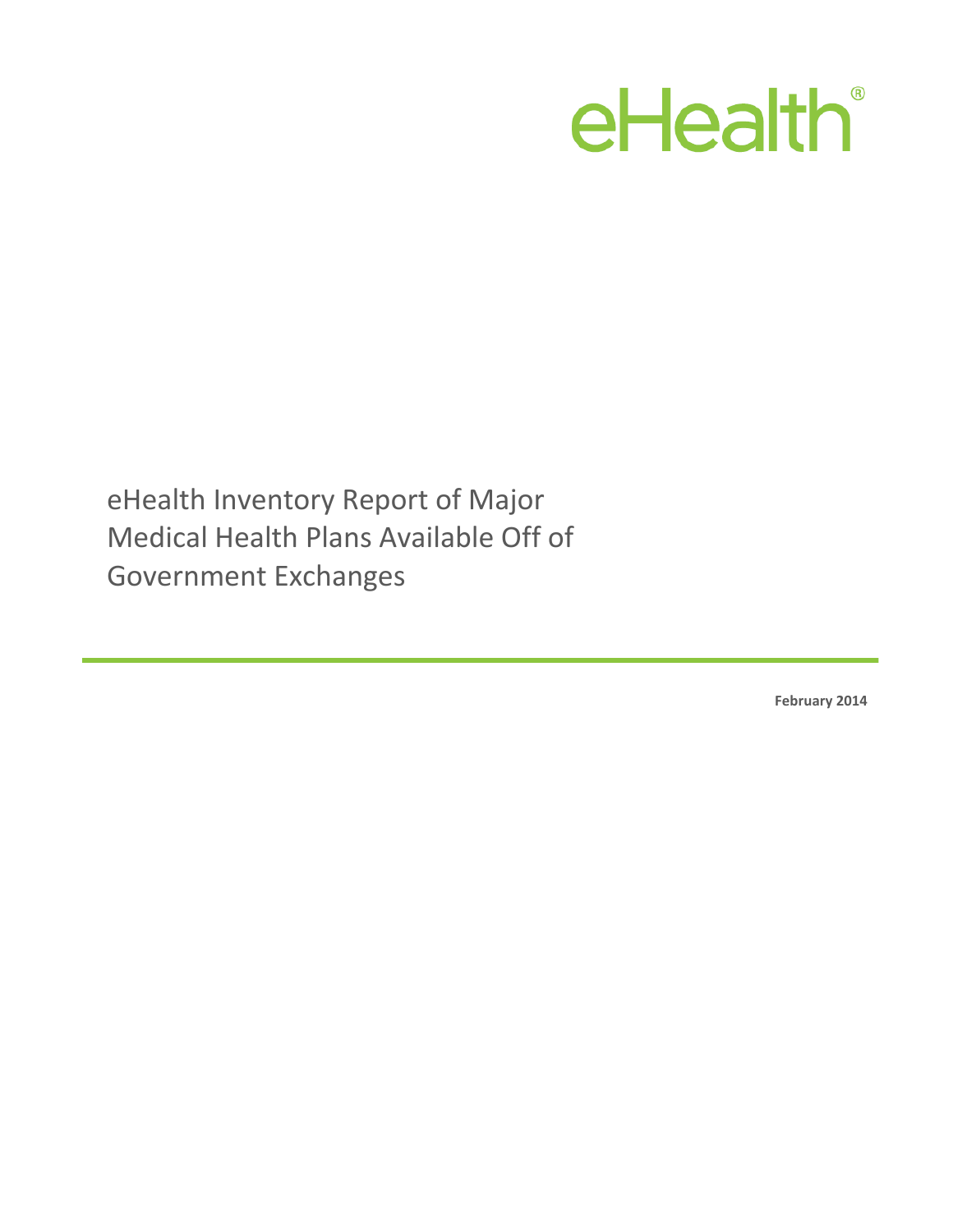## **Introduction**

Beginning January 1, 2014, all new major medical health insurance plans were required to meet new standards established by the Affordable Care Act (ACA) became available. The ACA requires all plans to be available to anyone, regardless of medical history (pre-existing health conditions); provide coverage for the 10 essential health benefits (EHBs) mandated by the ACA; and have a metallic benefit level (bronze, silver, gold, or platinum) starting at a minimum of 60% actuarial value, per person.

Many major medical health plans are available for enrollment through government health insurance exchanges, as well as other enrollment channels, with a premium tax credit, or subsidy. However, there are also major medical health plans that meet the standards of the ACA and are available for enrollment off of government exchanges and without a subsidy.

Today, eHealth, Inc. has over 2,300 major medical health plans that meet the ACA benefit standards for health insurance that are not available for enrollment on a any government exchange. These plans are offered by major insurance carriers, across the country, and they represent the largest inventory of 2014 plans available for customers to enroll in online -- without a subsidy -- of any marketplace or exchange in the country.

## **The Study**

This study analyzes every major medical health plan available for enrollment at eHealthInsurance.com in 25 cities across the United States between January 25 and February 4, 2014. These plans meet all of the benefit standards of the Affordable Care Act but are not available for enrollment on any government exchange and cannot be purchased with a subsidy. In total, 947 individual health plans were used in the study, including 90 catastrophic plans, 309 bronze-level plans, 323 silver-level plans, 167 gold-level plans and 58 platinum-level plans.

Th[e Kaiser Family Foundation e](http://kff.org/health-reform/issue-brief/state-by-state-estimates-of-the-number-of-people-eligible-for-premium-tax-credits-under-the-affordable-care-act/)stimates that about 40% of their calculated potential individual and family health insurance buyers will not qualify for government subsidies, which equals about 12 million consumers who aren't necessarily going to be best served by shopping for health insurance through government exchanges.

The analysis includes monthly premiums, deductible, doctor visits and out-of-network benefits for a 29 year-old adult living in the following cities: Phoenix Arizona; Los Angeles, Sacramento, San Diego and San Francisco California; Denver Colorado; Hartford Connecticut; Miami and Tampa Florida; Atlanta Georgia; Chicago Illinois; Boston Massachusetts; Baltimore Maryland; Minneapolis Minnesota; St Louis Missouri;

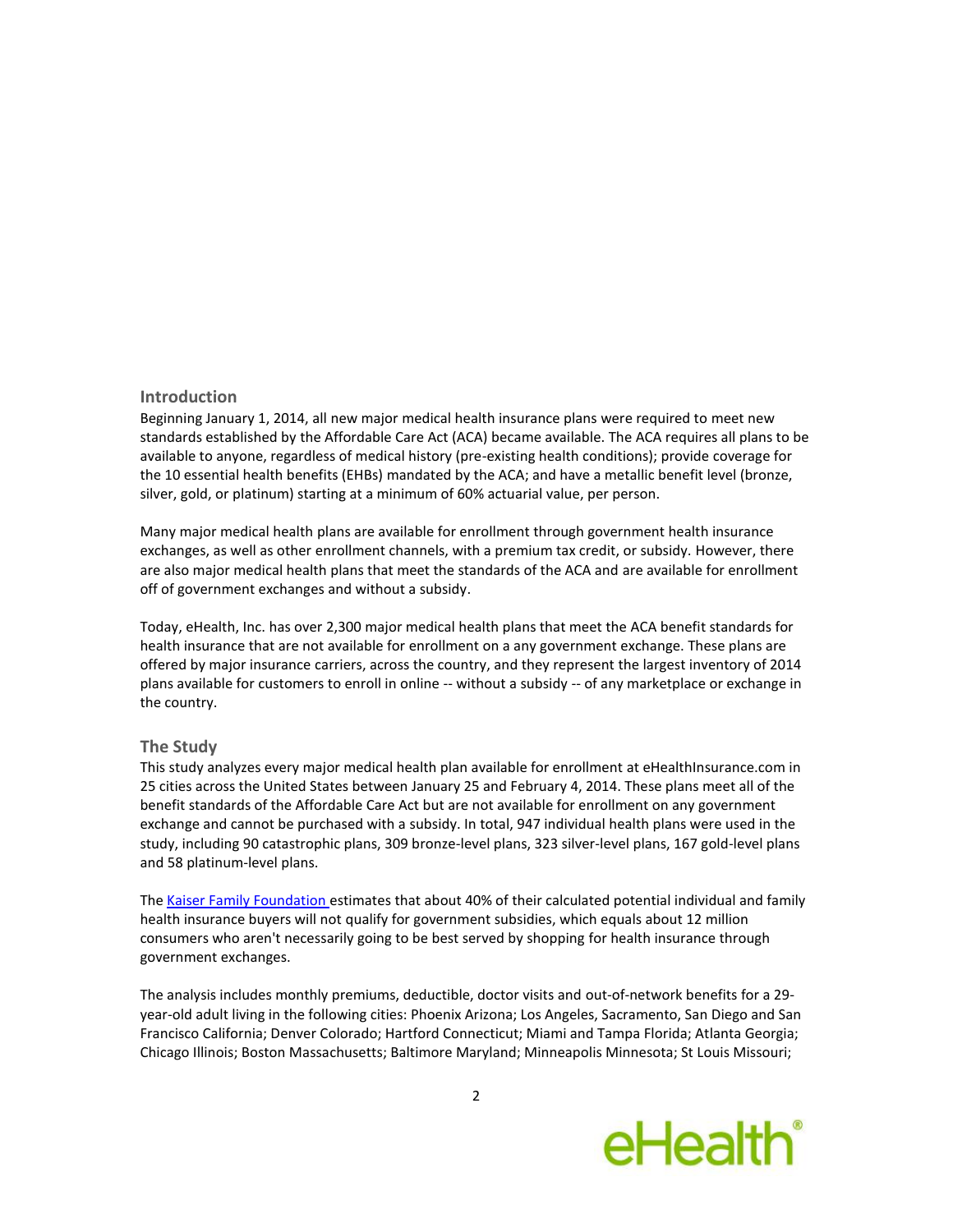Raleigh-Durham North Carolina; New York, New York; Cleveland Ohio; Philadelphia and Pittsburgh Pennsylvania; Nashville Tennessee; Dallas and Houston Texas; Seattle Washington and Richmond Virginia.

Table 1 below provides a summary of the 25-City analysis. It includes the average for monthly premiums and annual deductibles for a 29-year-old. Table 1 also shows the percentage of plans that cover visits to a primary care doctor with a co-payment (before the deductible is met), as well as the percentage of plans that provide out-of-network coverage for individuals who wish to see a doctor that is not included in their health plan's network. The average premiums and deductibles used in the study are weighted to reflect the total number of plans available in each market and at each metallic level.

| ۹<br>×<br>۰, |  |
|--------------|--|
|--------------|--|

| Plan<br><b>Metallic Level</b> | Average<br>Premium | Average<br><b>Deductible</b> | % of plans covering<br>Doctor visits before<br>deductible | % of plans covering non-<br>emergency out-of-<br>network visits | <b>Total</b><br><b>Plans</b> |
|-------------------------------|--------------------|------------------------------|-----------------------------------------------------------|-----------------------------------------------------------------|------------------------------|
| Catastrophic                  | \$176              | \$6,342                      | 96%                                                       | 61%                                                             | 90                           |
| <b>Bronze</b>                 | \$223              | \$5,401                      | 53%                                                       | 59%                                                             | 309                          |
| <b>Silver</b>                 | \$273              | \$2,958                      | 74%                                                       | 65%                                                             | 323                          |
| Gold                          | \$321              | \$1,254                      | 91%                                                       | 53%                                                             | 167                          |
| Platinum                      | \$380              | \$509                        | 97%                                                       | 54%                                                             | 58                           |
| <b>TOTAL</b>                  | \$285              | \$3,612                      | 73%                                                       | 60%                                                             | 947                          |

The analysis covers 947 plans available through eHealthInsurance.com across these 25 cities. Major highlights of the study include:

- The average health insurance plan premium across these cities for a 29-year old, across all metal tiers, and without subsidies was \$285 with a \$3,612 average deductible.
- For this same demographic, nearly three-fourths (73%) of all plans covered doctor visits with a co-payment and nearly two-thirds (60%) covered an enrollee's visit to a doctor that was outside of their plan's provider network.

Additional data on different plan levels:

- **Catastrophic Plans:** The average catastrophic plan had a \$176 premium and a \$6,342 deductible. Nearly all catastrophic plans (96%) covered doctor visits with a co-payment and more than half (61%) covered an enrollee's visit to a doctor that was outside of their plan's provider network.
- **Bronze Plans: The average bronze plan had a \$223 premium and a \$5,401 deductible. Roughly half 4.400 Fig. 2016** (53%) covered doctor visits with a co-payment and more than half (59%) covered an enrollee's visit to a doctor that was outside of their plan's provider network.
- **Silver Plans:** The average silver plan had a \$273 premium and a \$2,958 deductible. About threefourths (74%) of all silver plans covered doctor visits with a co-payment and two-thirds (65%) covered an enrollee's visit to a doctor that was outside of their plan's provider network.
- **Gold Plans:** The average gold plan had a \$321 premium and a \$1,254 deductible. Most gold plans (91%) covered doctor visits with a co-payment and about half (53%) covered an enrollee's visit to a doctor that was outside of their plan's provider network.
- **Platinum Plans:** The average platinum plan had a \$380 premium and a \$509 deductible. Most platinum plans (97%) covered doctor visits with a co-payment and about half (54%) covered an enrollee's visit to a doctor that was outside of their plan's provider network.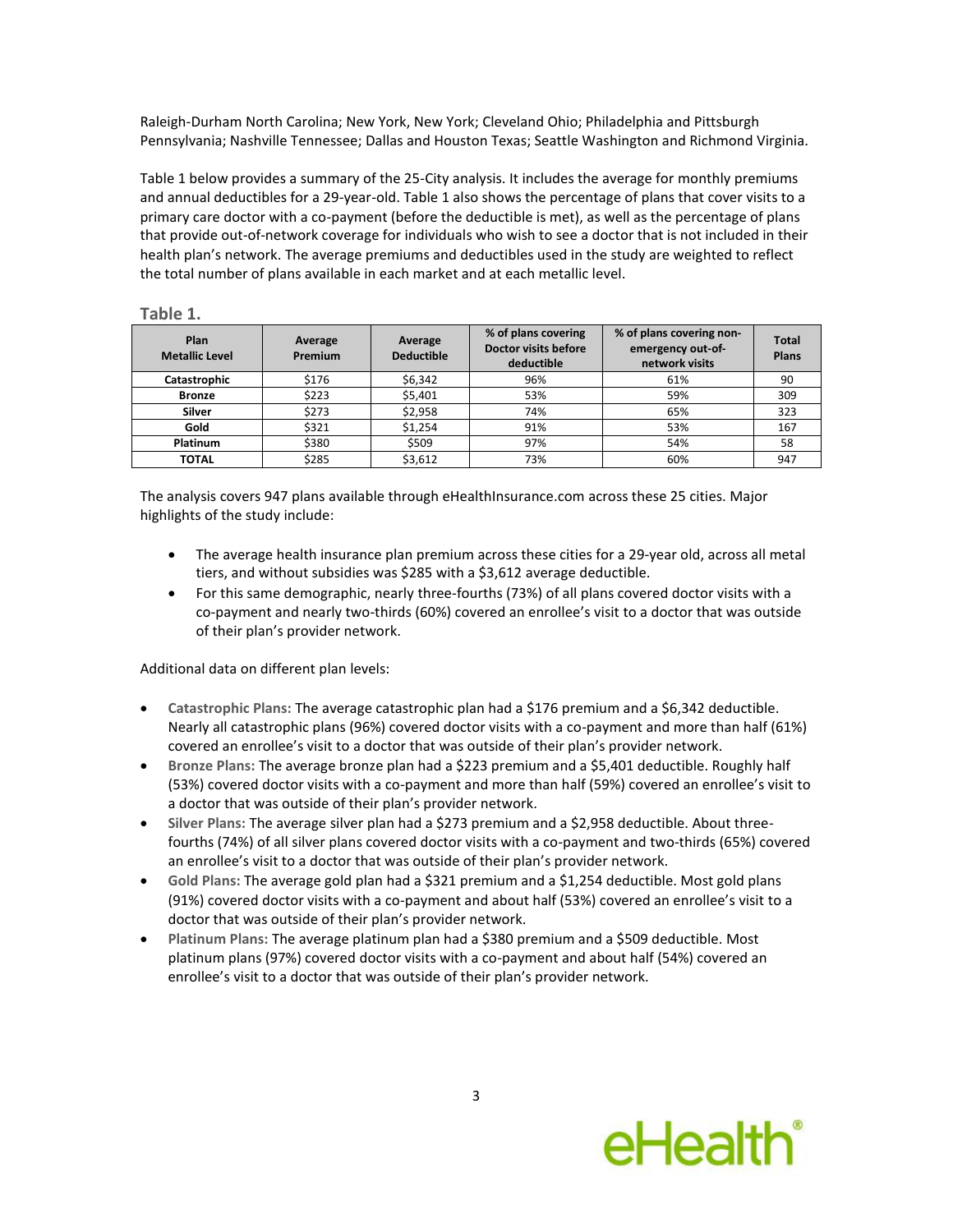Table 2 below provides individual data on all 25 cities including average monthly premiums and annual deductibles for a 29-year-old, across all metal levels, as well as the percentage of plans that cover visits to a primary care doctor with a co-payment and plans that provide out-of-network coverage for individuals who wish to see a doctor that is not included in their health plan's network.

| <b>Plan Metallic Level</b> | Average        | Lowest         | Average                          | % of plans<br>covering Doctor | % of plans covering<br>non-emergency | <b>Total</b>   |
|----------------------------|----------------|----------------|----------------------------------|-------------------------------|--------------------------------------|----------------|
|                            | Premium        | Premium        | <b>Deductible</b>                | visits before                 | out-of-network                       | <b>Plans</b>   |
|                            |                |                |                                  | deductible                    | visits                               |                |
|                            |                |                | AZ, Phoenix (85001)              |                               |                                      |                |
| Catastrophic               | \$146          | \$115          | \$6,350                          | 100%                          | 71%                                  | 7              |
| <b>Bronze</b>              | \$206          | \$157          | \$5,662                          | 59%                           | 88%                                  | 17             |
| Silver                     | \$240          | \$175          | \$2,365                          | 59%                           | 88%                                  | 19             |
| Gold                       | \$255          | \$199          | \$1,406                          | 88%                           | 63%                                  | 8              |
| Platinum                   | \$260          | \$225          | \$1,375                          | 100%                          | 50%                                  | 6              |
| <b>Weighted Average</b>    | \$223          | \$174          | \$3.599                          | 42%                           | 47%                                  | 57             |
|                            |                |                | CA, Los Angeles (90001)          |                               |                                      |                |
| Catastrophic               | \$190          | \$174          | \$6,350                          | 100%                          | 50%                                  | 4              |
| <b>Bronze</b>              | \$223          | \$202          | \$5,057                          | 57%                           | 36%                                  | 14             |
| Silver                     | \$274          | \$216          | \$2,261                          | 86%                           | 43%                                  | 14             |
| Gold                       | \$327          | \$245          | \$365                            | 90%                           | 40%                                  | 10             |
| Platinum                   | \$364          | \$276          | \$0                              | 100%                          | 43%                                  | $\overline{7}$ |
| <b>Weighted Average</b>    | \$276          | \$223          | \$2,217                          | 86%                           | 41%                                  | 49             |
|                            |                |                | CA, Sacramento (95652)           |                               |                                      |                |
| Catastrophic               | \$217          | \$194          | \$6,350                          | 100%                          | 67%                                  | 3              |
| <b>Bronze</b>              | \$237          | \$225          | \$4,927                          | 55%                           | 73%                                  | 11             |
| Silver                     | \$313          | \$289          | \$1,813                          | 88%                           | 50%                                  | 8              |
| Gold                       | \$395<br>\$455 | \$347          | \$100                            | 100%                          | 40%                                  | 5<br>4         |
| Platinum                   | \$308          | \$398<br>\$291 | \$0<br>\$2,847                   | 100%<br>81%                   | 50%<br>58%                           | 31             |
| <b>Weighted Average</b>    |                |                |                                  |                               |                                      |                |
| Catastrophic               | \$195          | \$169          | CA, San Diego (91911)<br>\$6,350 | 100%                          | 50%                                  | 4              |
| <b>Bronze</b>              | \$231          | \$205          | \$5,057                          | 64%                           | 36%                                  | 14             |
| Silver                     | \$288          | \$241          | \$2.261                          | 86%                           | 43%                                  | 14             |
| Gold                       | \$346          | \$272          | \$365                            | 90%                           | 50%                                  | 10             |
| Platinum                   | \$390          | \$307          | \$0                              | 100%                          | 43%                                  | $\overline{7}$ |
| <b>Weighted Average</b>    | \$291          | \$239          | \$2,684                          | 84%                           | 43%                                  | 49             |
|                            |                |                | CA, San Francisco (94117)        |                               |                                      |                |
| Catastrophic               | \$234          | \$208          | \$6,350                          | 100%                          | 50%                                  | 4              |
| <b>Bronze</b>              | \$276          | \$249          | \$5,057                          | 57%                           | 36%                                  | 14             |
| Silver                     | \$340          | \$323          | \$2,365                          | 83%                           | 42%                                  | 12             |
| Gold                       | \$415          | \$390          | \$456                            | 88%                           | 63%                                  | 8              |
| Platinum                   | \$551          | \$443          | \$0                              | 100%                          | 60%                                  | 5              |
| <b>Weighted Average</b>    | \$348          | \$322          | \$2.982                          | 84%                           | 51%                                  | 43             |
|                            |                |                | <b>CO, Denver (80246)</b>        |                               |                                      |                |
| Catastrophic               | \$209          | \$154          | \$6,350                          | 83%                           | 50%                                  | 6              |
| <b>Bronze</b>              | \$240          | \$170          | \$5,267                          | 59%                           | 50%                                  | 22             |
| Silver                     | \$289          | \$220          | \$2,425                          | 65%                           | 54%                                  | 26             |
| Gold                       | \$319          | \$251          | \$1,019                          | 88%                           | 63%                                  | 8              |
| Platinum                   | \$283          | \$283          | \$1,000                          | 100%                          | 100%                                 | $\mathbf{1}$   |
| <b>Weighted Average</b>    | \$268          | \$215          | \$3,590                          | 68%                           | 49%                                  | 63             |
|                            |                |                | <b>CT, Hartford (06101)</b>      |                               |                                      |                |
| Catastrophic               | \$182          | \$181          | \$6,350                          | 100%                          | 50%                                  | $\overline{2}$ |
| <b>Bronze</b>              | \$242          | \$220          | \$5,622                          | 44%                           | 44%                                  | 9              |
| <b>Silver</b>              | \$267          | \$200          | \$2,829                          | 53%                           | 84%                                  | 19             |
| Gold                       | \$345          | \$345          | \$1,500                          | 100%                          | 0%                                   | 1              |
| <b>Weighted Average</b>    | \$257          | \$237          | \$3,455                          | 55%                           | 68%                                  | 31             |

**Table 2.**

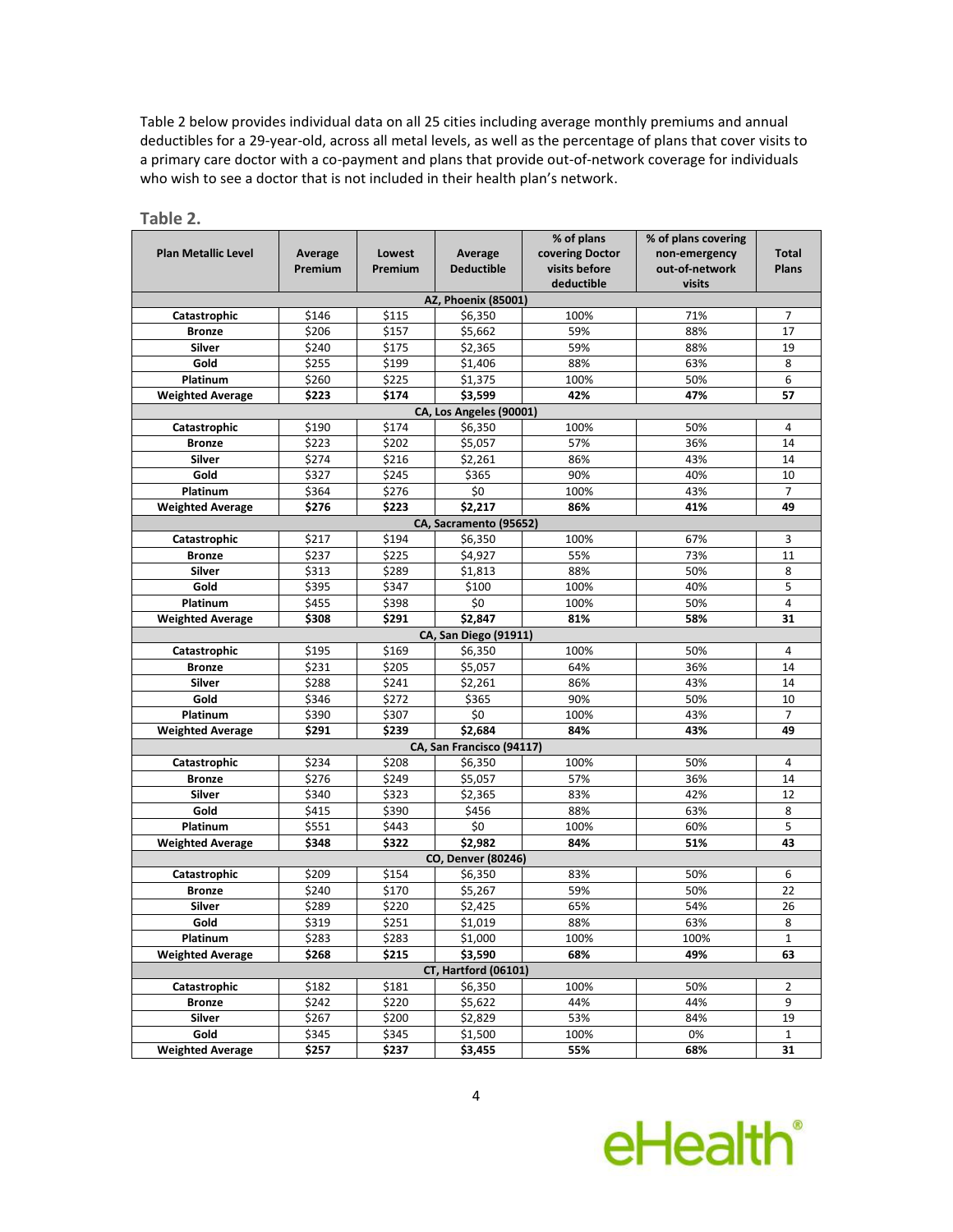|                            |                   |         |                         | % of plans      | % of plans covering |                |  |  |
|----------------------------|-------------------|---------|-------------------------|-----------------|---------------------|----------------|--|--|
| <b>Plan Metallic Level</b> | Average           | Lowest  | Average                 | covering Doctor | non-emergency       | <b>Total</b>   |  |  |
|                            | Premium           | Premium | <b>Deductible</b>       | visits before   | out-of-network      | <b>Plans</b>   |  |  |
|                            |                   |         |                         | deductible      | visits              |                |  |  |
|                            |                   |         | FL, Miami (33101)       |                 |                     |                |  |  |
| Catastrophic               | \$184             | \$120   | \$6,350                 | 50%             | 50%                 | 6              |  |  |
| <b>Bronze</b>              | \$253             | \$177   | \$5,800                 | 81%             | 56%                 | 17             |  |  |
| Silver                     | \$313             | \$239   | \$3,487                 | 88%             | 38%                 | 16             |  |  |
| Gold                       | \$349             | \$259   | \$1,456                 | 100%            | 0%                  | 8              |  |  |
| Platinum                   | \$372             | \$313   | \$875                   | 50%             | 50%                 | $\overline{2}$ |  |  |
| <b>Weighted Average</b>    | \$285             | \$222   | \$4,319                 | 75%             | 45%                 | 49             |  |  |
|                            | FL, Tampa (33601) |         |                         |                 |                     |                |  |  |
| Catastrophic               | \$166             | \$138   | \$6,350                 | 100%            | 40%                 | 5              |  |  |
| <b>Bronze</b>              | \$224             | \$179   | \$5,780                 | 60%             | 53%                 | 15             |  |  |
| Silver                     | \$282             | \$203   | \$3,470                 | 87%             | 60%                 | 15             |  |  |
| Gold                       | \$322             | \$234   | \$1,414                 | 86%             | 29%                 | 7              |  |  |
| Platinum                   | \$322             | \$264   | \$875                   | 100%            | 0%                  | $\overline{2}$ |  |  |
| <b>Weighted Average</b>    | \$257             | \$204   | \$4,140                 | 80%             | 48%                 | 44             |  |  |
|                            |                   |         | GA, Atlanta (30301)     |                 |                     |                |  |  |
| Catastrophic               | \$152             | \$116   | \$6,350                 | 100%            | 50%                 | 6              |  |  |
| <b>Bronze</b>              | \$214             | \$177   | \$5,228                 | 57%             | 50%                 | 22             |  |  |
| Silver                     | \$258             | \$201   | \$3,144                 | 79%             | 58%                 | 19             |  |  |
| Gold                       | \$307             | \$230   | \$1,140                 | 90%             | 50%                 | 10             |  |  |
| Platinum                   | \$272             | \$259   | \$1,750                 | 100%            | 50%                 | 2              |  |  |
| <b>Weighted Average</b>    | \$249             | \$197   | \$3,882                 | 75%             | 53%                 | 59             |  |  |
|                            |                   |         | IL, Chicago (60634)     |                 |                     |                |  |  |
| Catastrophic               | \$178             | \$153   | \$6,350                 | 100%            | 60%                 | 5              |  |  |
| <b>Bronze</b>              | \$221             | \$133   | \$5,684                 | 44%             | 69%                 | 16             |  |  |
| Silver                     | \$264             | \$184   | \$4,483                 | 92%             | 75%                 | 12             |  |  |
| Gold                       | \$288             | \$215   | \$2,194                 | 100%            | 67%                 | 9              |  |  |
| Platinum                   | \$337             | \$299   | \$750                   | 100%            | 25%                 | 4              |  |  |
| <b>Weighted Average</b>    | \$251             | \$197   | \$4,331                 | 78%             | 65%                 | 46             |  |  |
| MA, Suffolk (02021)        |                   |         |                         |                 |                     |                |  |  |
| <b>Bronze</b>              | \$289             | \$259   | \$2,000                 | 0%              | 0%                  | 3              |  |  |
| Silver                     | \$324             | \$290   | \$2,000                 | 100%            | 0%                  | 3              |  |  |
| Gold                       | \$416             | \$332   | \$2,000                 | 100%            | 0%                  | 6              |  |  |
| Platinum                   | \$494             | \$442   | \$1,500                 | 100%            | 0%                  | 3              |  |  |
| <b>Weighted Average</b>    | \$388             | \$331   | \$1,900                 | 80%             | 0%                  | 15             |  |  |
|                            |                   |         | MD, Baltimore (21202)   |                 |                     |                |  |  |
| Catastrophic               | \$189             | \$189   | \$6,350                 | 100%            | 0%                  | $\mathbf{1}$   |  |  |
| <b>Bronze</b>              | \$168             | \$128   | \$4,714                 | 29%             | 29%                 | 7              |  |  |
| Silver                     | \$221             | \$200   | \$1,864                 | 57%             | 29%                 | 7              |  |  |
| Gold                       | \$268             | \$229   | \$667                   | 83%             | 33%                 | 6              |  |  |
| <b>Platinum</b>            | \$333             | \$323   | \$0                     | 100%            | 100%                | $\overline{2}$ |  |  |
| <b>Weighted Average</b>    | \$225             | \$214   | \$2,452                 | 61%             | 35%                 | 23             |  |  |
|                            |                   |         | MN, Minneapolis (55401) |                 |                     |                |  |  |
| Catastrophic               | \$100             | \$85    | \$6,263                 | 100%            | 100%                | 8              |  |  |
| <b>Bronze</b>              | \$135             | \$101   | \$6,008                 | 42%             | 100%                | 19             |  |  |
| Silver                     | \$165             | \$135   | \$2,795                 | 60%             | 100%                | 20             |  |  |
| Gold                       | \$200             | \$157   | \$1,010                 | 70%             | 100%                | 10             |  |  |
| Platinum                   | \$189             | \$189   | \$1,000                 | 100%            | 100%                | $\mathbf{1}$   |  |  |
| <b>Weighted Average</b>    | \$153             | \$133   | \$3,987                 | 62%             | 100%                | 58             |  |  |
|                            |                   |         | MO, St. Louis (63123)   |                 |                     |                |  |  |
| Catastrophic               | \$161             | \$110   | \$6,350                 | 100%            | 80%                 | 5              |  |  |
| <b>Bronze</b>              | \$203             | \$160   | \$5,471                 | 50%             | 100%                | 12             |  |  |
| Silver                     | \$267             | \$213   | \$3,400                 | 75%             | 100%                | 12             |  |  |
| Gold                       | \$298             | \$231   | \$1,071                 | 100%            | 86%                 | $\overline{7}$ |  |  |
| <b>Weighted Average</b>    | \$237             | \$179   | \$4,047                 | 75%             | 94%                 | 36             |  |  |

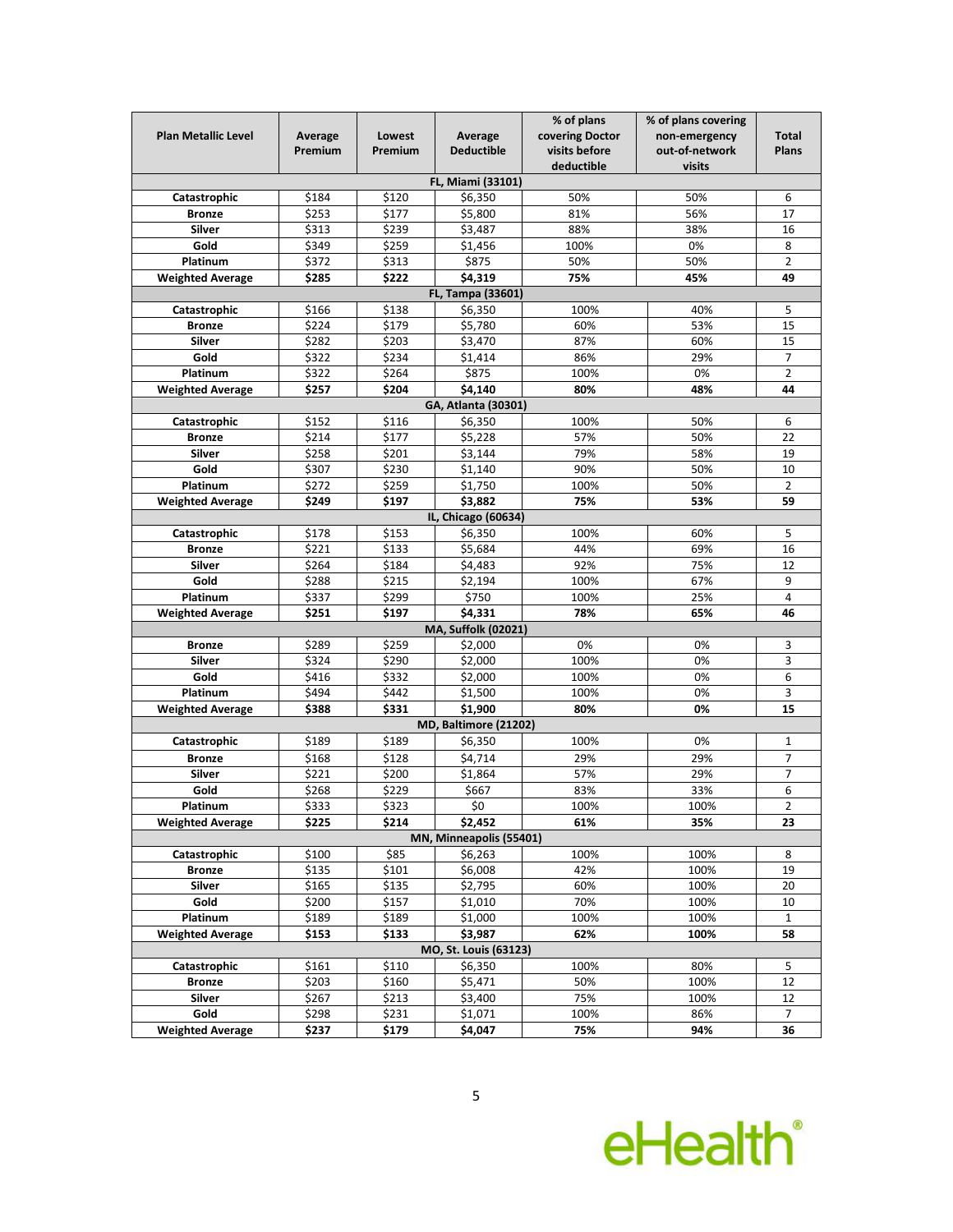| <b>Plan Metallic Level</b> | Average | Lowest         | Average                               | % of plans covering                       | % of plans<br>covering non- | <b>Total</b>   |
|----------------------------|---------|----------------|---------------------------------------|-------------------------------------------|-----------------------------|----------------|
|                            | Premium | Premium        | <b>Deductible</b>                     | <b>Doctor visits before</b><br>deductible | emergency out-              | <b>Plans</b>   |
|                            |         |                |                                       |                                           | of-network visits           |                |
|                            |         |                | NC, Raleigh-Durham (27610)            |                                           |                             |                |
| Catastrophic               | \$169   | \$111          | \$6,350                               | 100%                                      | 50%                         | 2              |
| <b>Bronze</b>              | \$228   | \$175          | \$5,843                               | 71%                                       | 86%                         | 7              |
| Silver                     | \$272   | \$239          | \$3,592                               | 66%                                       | 100%                        | 6              |
| Gold                       | \$314   | \$271          | \$1,467                               | 100%                                      | 100%                        | 3              |
| <b>Weighted Averages</b>   | \$250   | \$199          | \$4,420<br>NY, New York (10001)       | 77%                                       | 89%                         | 18             |
| <b>Bronze</b>              | \$364   | \$360          | \$4.900                               | 100%                                      | 0%                          | $\overline{2}$ |
| <b>Silver</b>              | \$423   | \$418          | \$2,350                               | 100%                                      | 0%                          | 2              |
| Gold                       | \$519   | \$519          | \$1,000                               | 100%                                      | 0%                          | $\mathbf{1}$   |
| Platinum                   | \$616   | \$616          | \$200                                 | 100%                                      | 0%                          | $\mathbf{1}$   |
|                            | \$451   | \$478          | \$2,617                               | 100%                                      | 0%                          | 6              |
| <b>Weighted Average</b>    |         |                | OH, Cleveland-Akron (44115)           |                                           |                             |                |
| Catastrophic               | \$188   | \$155          | \$6,350                               | 100%                                      | 75%                         | 4              |
| <b>Bronze</b>              | \$235   | \$162          | \$5,445                               | 59%                                       | 100%                        | 17             |
| Silver                     | \$290   | \$215          | \$3,068                               | 69%                                       | 88%                         | 16             |
| Gold                       | \$332   | \$262          | \$1,194                               | 88%                                       | 75%                         | 8              |
| Platinum                   | \$351   | \$351          | \$500                                 | 100%                                      | 100%                        | $\mathbf{1}$   |
| <b>Weighted Averages</b>   | \$269   | \$229          | \$3,850                               | 72%                                       | 89%                         | 46             |
|                            |         |                | PA, Philadelphia (19019)              |                                           |                             |                |
| Catastrophic               | \$216   | \$196          | \$6,350                               | 100%                                      | 50%                         | 4              |
| <b>Bronze</b>              | \$221   | \$133          | \$5,732                               | 44%                                       | 69%                         | 11             |
| Silver                     | \$325   | \$224          | \$3,165                               | 80%                                       | 80%                         | 10             |
| Gold                       | \$363   | \$267          | \$500                                 | 100%                                      | 60%                         | 5              |
| Platinum                   | \$408   | \$348          | \$250                                 | 100%                                      | 67%                         | 3              |
| <b>Weighted Averages</b>   | \$291   | \$234          | \$3,738                               | 82%                                       | 67%                         | 33             |
|                            |         |                | Pittsburgh, PA (15221)                |                                           |                             |                |
| Catastrophic               | \$166   | \$126          | \$6,350                               | 100%                                      | 50%                         | 2              |
| <b>Bronze</b>              | \$222   | \$186          | \$5,938                               | 50%                                       | 50%                         | 4              |
| Silver                     | \$282   | \$239          | \$3,680                               | 80%                                       | 20%                         | 5              |
| Gold                       | \$315   | \$286          | \$1,417                               | 100%                                      | 0%                          | 3              |
| Platinum                   | \$369   | \$369          | \$750                                 | 100%                                      | 100%                        | 1              |
| <b>Weighted Averages</b>   | \$263   | \$241          | \$3,990                               | 80%                                       | 33%                         | 15             |
|                            |         |                | TN, Nashville (37201)                 |                                           |                             |                |
| Catastrophic               | \$191   | \$154          | \$6,350                               | 100%                                      | 50%                         | 2              |
| <b>Bronze</b>              | \$208   | \$141          | \$5,522                               | 33%                                       | 77%                         | 9              |
| Silver                     | \$245   | \$186          | \$3,547                               | 53%                                       | 76%                         | 17             |
| Gold                       | \$301   | \$247          | \$1,531                               | 62%                                       | 75%                         | 8              |
| Platinum                   | \$360   | \$339          | \$833                                 | 66%                                       | 100%                        | 3              |
| <b>Weighted Averages</b>   | \$254   | \$213          | \$3,524                               | 54%                                       | 77%                         | 39             |
|                            |         |                | <b>TX, Dallas (75201)</b>             |                                           |                             |                |
| Catastrophic               | \$210   | \$190          | \$6,350                               | 100%                                      | 100%                        | 3              |
| <b>Bronze</b>              | \$245   | \$163          | \$5,620                               | 33%                                       | 83%                         | 12             |
| Silver                     | \$288   | \$231          | \$3,619                               | 85%                                       | 85%                         | 13             |
| Gold                       | \$237   | \$284          | \$1,650                               | 91%                                       | 64%                         | 11             |
| Platinum                   | \$384   | \$384          | \$100                                 | 100%                                      | 100%                        | 1              |
| <b>Weighted Averages</b>   | \$258   | \$250          | \$3,795<br><b>TX, Houston (77001)</b> | 73%                                       | 80%                         | 40             |
| Catastrophic               | \$175   |                |                                       |                                           |                             | 4              |
| <b>Bronze</b>              | \$209   | \$141<br>\$147 | \$6,350<br>\$5,583                    | 100%<br>50%                               | 75%<br>67%                  | 12             |
| Silver                     | \$260   | \$208          | \$3,896                               | 92%                                       | 75%                         | 12             |
| Gold                       | \$299   | \$249          | \$1,705                               | 100%                                      | 55%                         | 11             |
| Platinum                   | \$354   | \$303          | \$0                                   | 100%                                      | 100%                        | $\overline{2}$ |
| <b>Weighted Averages</b>   | \$252   | \$210          | \$3,851                               | 83%                                       | 66%                         | 41             |
|                            |         |                |                                       |                                           |                             |                |